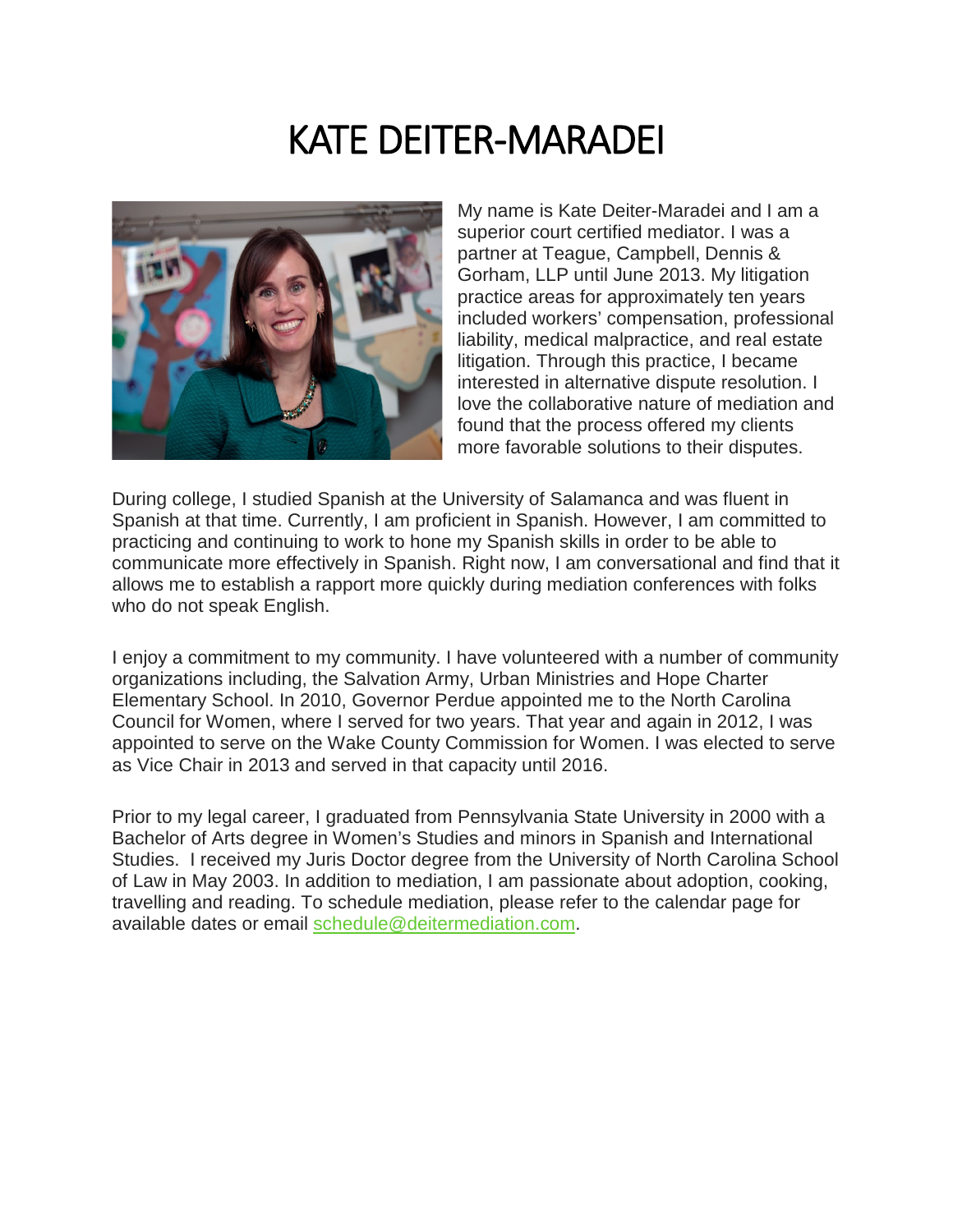# KATE DEITER-MARADEI



**2720 Full Circle, Raleigh, NC 27613** ● **(919) 400-4087** ● **kate@deitermediation.com**

#### **Career History**

Deiter Mediation – Owner/Founder, 2013-Present

Teague, Campbell, Dennis & Gorham, LLP - Associate and Senior Associate and Partner, 2003-2013

#### **Education**

University of North Carolina, JD, 2003 Pennsylvania State University, BA 2000

### **Civil and Non-Profit Affiliations**

Carolina Dispute Settlement Services, Volunteer, 2013-present Urban Ministries of Wake County, Volunteer and Collaborator, 2006- present Hope Elementary Charter School, Volunteer, 2006-present Wake County Commission for Women, 2010-present North Carolina Council for Women, Appointee, 2010-2012 The Helen Wright Center for Women, Volunteer, 2007-2010 The Salvation Army, Volunteer, 2007-2012 Food Bank of Central & Eastern North Carolina, Volunteer, 2007-2010 Assistance League of Raleigh, Volunteer, 2006-2008 North Carolina Bar Association Annual Clothing Drive, Volunteer, 2005-2008 Chapel-Hill Carrboro City Schools, Volunteer, 2000-2003